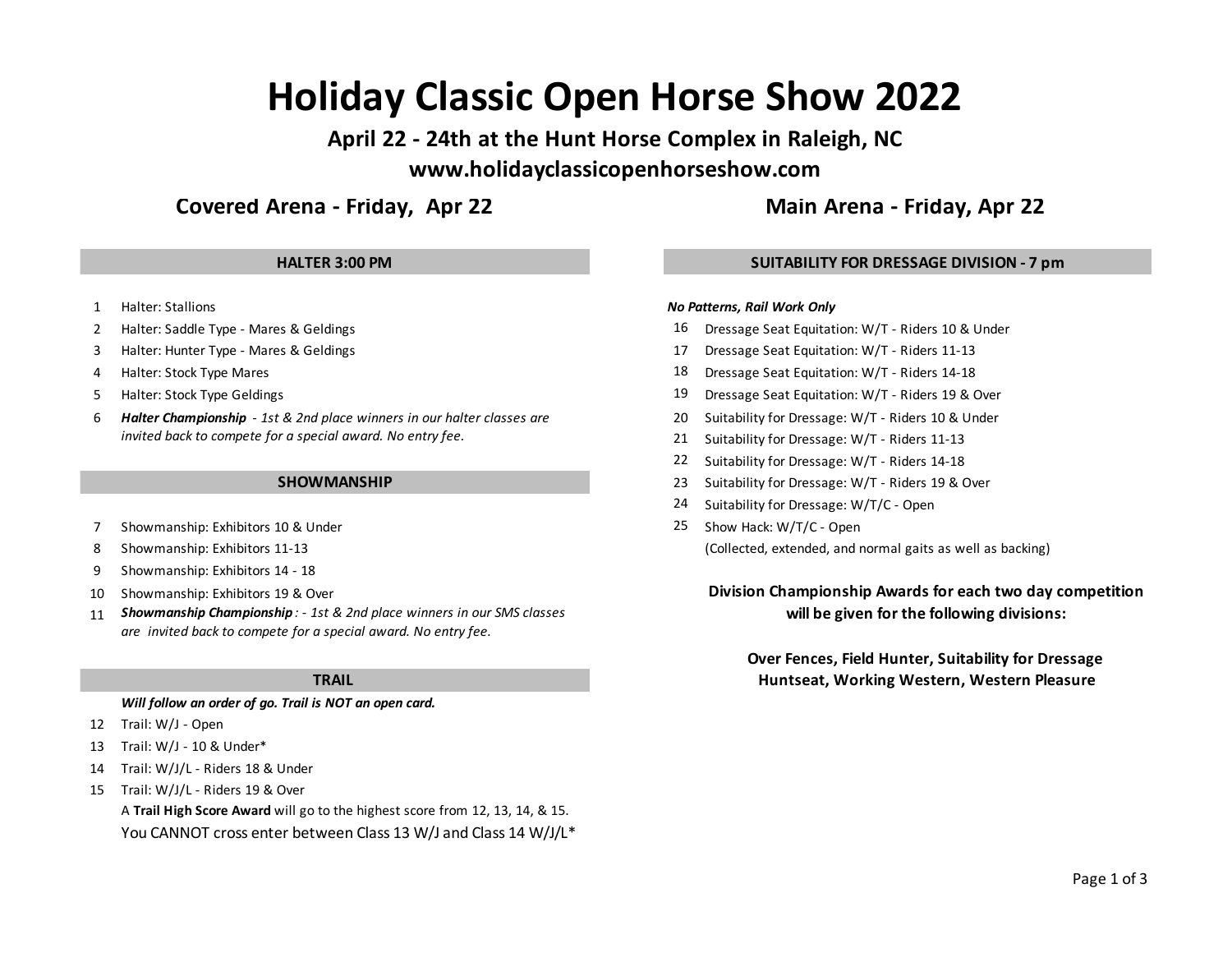# **Hunter Ring B - Saturday, Apr 23 - 8:00 AM Hunter Ring A - Saturday, Apr 23 - 8:00 AM Western Ring - Saturday, Apr 23- 8:00 AM**

- 
- 
- 
- 
- 
- 
- 
- 
- 
- 
- 
- 
- 
- 
- 
- 40 2'6" Hunter Hack 10 & under 70 2' Hunter Hack 14-18 103 Huntseat: Hunter Under Saddle W/T/C Riders 18 & Under
- 41 2'6" Equitation O/F 11-13 71 2' Equitation O/F 19 & over 104 Huntseat: Hunter Under Saddle W/T/C Riders 19 & Over
- 42 2'6" Hunter O/F 11-13 72 2' Hunter O/F 19 & over 105 Huntseat: Equitation W/T Open (Pattern Class)
- 43 2'6" Hunter Hack 11-13 73 2' Hunter Hack 19 & over
- 44 2'6" Equitation O/F 14-18
- 45 2'6" Hunter O/F 14-18
- 46 2'6" Hunter Hack 14-18 **\*\*Ring Locations\*\***
- 
- 
- 
- 
- 
- 
- 
- 
- 
- 

### **FIELD HUNTER DIVISION**

*\*\* Riders in the Pony Classes (75, 79, & 83) cannot cross enter into the other GAYP classes (76, 80, & 84)*

- *\*\*No Patterns, USEF Hunter Rules*
- 
- 74 FH: Go As You Please **Pony \*\*** 10 & Under<br>75 FH: Go As You Please 10 & Under 75 FH: Go As You Please - 10 & Under
- 76 FH: Equitation W/T 10 & Under (Horses & Ponies)
- 77 FH: Hunter on the Flat W/T 10 & Under (Horses & Ponies) **10 and Under**
- 
- 79 FH: Go As You Please 11 13 **14-18**
- 80 FH: Equitation W/T/C 11 13 (Horses & Ponies) **19 and Over** 121 Western Pleasure: Saddle Type Go As You Please 18 & Under
- 81 FH: Hunter on the Flat W/T/C 11 13 (Horses & Ponies) 20 Western Pleasure: Saddle Type Go As You Please 19 & Over
- 
- 
- 84 FH: Equitation W/T/C 14 18 (Horses & Ponies) **Contain Communication Communication** Pressure: Go As You Please Riders 14 18<br>126 PH: Hunter on the Flat W/T/C 14 18 (Horses & Ponies) **Communication Pressure: Go**
- 85 FH: Hunter on the Flat W/T/C 14 18 (Horses & Ponies) **Field Hunter** Field Hunter **Field Hunter** 126 Western Pleasure: Go As You Please 19 & Over 127 Western Pleasure: Go As You Please 19 & Over 127 Western Pleas
- 
- 
- 87 FH: Equitation W/T/C 19 & Over **Horse Senior Horse W/J** Open<br>128 Western 128 Western 129 Western 129 Western 129 Western 129 Western Pleasure: W/J/L Riders 11-13 88 FH: Hunter on the Flat W/T/C - 19 & Over (Horses & Ponies) **Working Western Working Western 129 Working Western**<br>Western Pleasure: W/T - Riders 1130 Western Pleasure: Western Pleasure: Western Pleasure: Western Pleasure

- *Horse / Rider combos may only enter a total of 3 jumping classes Horse / Rider combos may only enter a total of 3 jumping classes*
	-
- 27 2'3" Hunter O/F 10 & under Some The State of English Pleasure Open State of Figure 2012 12:30 Huntseat: Saddle Type English Pleasure Open
	-
	-
	-
	-
	-
	-
	-
	-
	-
	-
	-
	-
	-
	-
	-
	-

- 47 2'6" Equitation O/F 19 & over **\*** Ring locations have intentionally been left off of this schedule, 48 2'6" Hunter O/F 19 & over the state of the show will be announced at the show. They will be announced at the show. They will be announced at the show. They will be announced at the show. The show sear the show sear the
- 49 2'6" Hunter Hack 19 & over **\*** The weather & ground conditions play a major factor in the locations 107 Beginner rider Walk Only (Assistant may accompany) \*any seat\*
- 50 2'9" Open Equitation O/F entity of the state of the state of the where we show. All locations are flexible and may change. 108 Working Western: Junior Horse Go As You Please Open and The large of the ally, the jumping 51 2'9" Open Hunter O/F **\*** Ideally, the jumping classes will run in the large outdoor arena, 109 Working Western: Senior Horse Go As You Please - Open
- 52 2'9" Open Hunter Hack with A & B running at opposite ends. However, this depends on weather! 110<br>111 S3 3' Open Equitation O/F Comparent: Go Assembly Assembly that Heast to show in at least two different locations over 53 3' Open Equitation O/F **1996 and Taylor 10.53 3' Open Equitation O/F** 2016 2017 11 Structure to show in at least two different locations over the weekend, 111 Working Western: Go As You Please - Riders 11-13 3' Open Hun
- 54 3' Open Hunter O/F Complease Riders 14 18 as your division will switch arenas from Saturday to Sunday.<br>The stream of the prepared for last minute arena changes, they often happen the surface and the Sunday. The Sund 55 3'Open Hunter Hack **1998 1998 120 The Prepared for last** minute arena changes, they often happen 113 Working Western: Go As You Please - Riders 19 & Over<br>1000 **Over Fences Derby 2'6"-2'9"\*\*PAYBACK\*\*** 114 Working Western with a show this large, especially during the winter. 114<br>115 **115**

\*\*Please Note\*\* our jumping division is large and will frequently take 116 Working Western: W/J/L - Riders 11-13<br>117 Working Western to finish. The Field Hunter division will NOT begin 117 Working Western: W/J/L - Riders 1 until late afternoon to finish. The Field Hunter division will NOT begin 117 until all jumping is over. 118 Working Western: W/J/L - Riders 19 & Over

78 FH: Go As You Please - **Pony \*\*** - 11-13 **11-13 \*\*\*\*Age Division is According to your age as of January 1, 2021**

82 FH: Go As You Please - **Pony \*\* -** 14-18 **Note 20 As Amedia Compionship Awards for each two day competition and and the section Pleasure: Go As You Please - Riders 10 & Under** 83 FH: Go As You Please - 14 - 18 **State - 14 - 18** Network Controller will be given for the following divisions: the same of the same of the same of the same of the same of the same of the same of the same of the same of *will be given for the following divisions:*

86 FH: Go As You Please - 19 & Over **Dressage** 127 Western Pleasure: Junior Horse W/J - Open

### **OVER FENCES DIVISION OVER FENCES DIVISION HUNTSEAT AND SADDLESEAT DIVISIONS**

- *Horse / Rider combos cannot cross enter from Field Hunter Division*
- 2'3" Equitation O/F 10 & under Samuel Comparent Sanction Section Section 30 Huntseat: Saddle Type Go As You Please Open
- 213" Hunter Hack 10 & under example and the Same of the Same of the Same of the Same of the Same of the Same of the Same of the Same of the Same of the Same of the Same of the Same of the Same of the Same of the Same of th
	-
- 29 2'3" Equitation O/F 11-13 59 18 in. Verticals Equitation O/F 92 Huntseat: Junior Horse Go As You Please Open
- 30 2'3" Hunter O/F 11-13 60 18 in. Verticals Hunter O/F 93 Huntseat: Senior Horse Go As You Please Open
- 31 2'3" Hunter Hack 11-13 **12-3" Hunter Hack 11-13** 61 18 in. Verticals Hunter Hack 94 Saddleseat Equitation W/T/C Open
- 32 2'3" Equitation O/F 14-18 **62 2' Equitation O/F 10 & under** 95 Huntseat: Stock Type Go As You Please Open
- 33 2'3" Hunter O/F 10 & under 90 and 100 Saddleseat: W/T Open Pleasure
- 34 2'3" Hunter Hack 14-18 64 2' Hunter Hack 10 & under 97 Huntseat: Go As You Please Riders 10 & Under
- 35 2'3" Equitation O/F 19 & over 65 2' Equitation O/F 11-13 98 Huntseat: Go As You Please Riders 11-13
- 36 2'3" Hunter O/F 19 & over 66 2' Hunter O/F 11-13 99 Saddleseat Equitation W/T Open

*exception of the Ranch Pleasure pattern class.*

- 37 2'3" Hunter Hack 19 & over example and the Case Riders 14 18 and the Case Riders 14 18 and the Case Riders 14 18 and the Case Riders 14 18
- 38 2'6" Equitation O/F 10 & under 68 2' Equitation O/F 14-18 101 Huntseat: Go As You Please Riders 19 & Over
- 39 2'6" Hunter O/F 10 & under 69 2' Hunter O/F 14-18 102 Huntseat: Stock Type Hunter Under Saddle Open

**Break WORKING WESTERN** *Horse / Rider combos cannot cross enter from Western Pleasure Div. with the* 

Working Western: W/J - Riders 10 & Under<br>Working Western: W/J/L - Riders 11-13

119 Working Western: W/J/L - Open<br>120 Working Western: Ranch Riding (Pattern Class)

*exception of the Horsemanship class.*

**Break**

**WESTERN PLEASURE** *Horse / Rider combos cannot cross enter from Working Western Div., with the* 

Western Pleasure: W/J/L - Riders 14 - 18 Western Pleasure: W/J/L- Riders 19 & Over Western Pleasure: Junior Horse W/J/L - Open Western Pleasure: Senior Horse W/J/L - Open

Western Pleasure: Horsemanship W/J - Open (Pattern Class)

Page 2 of 3